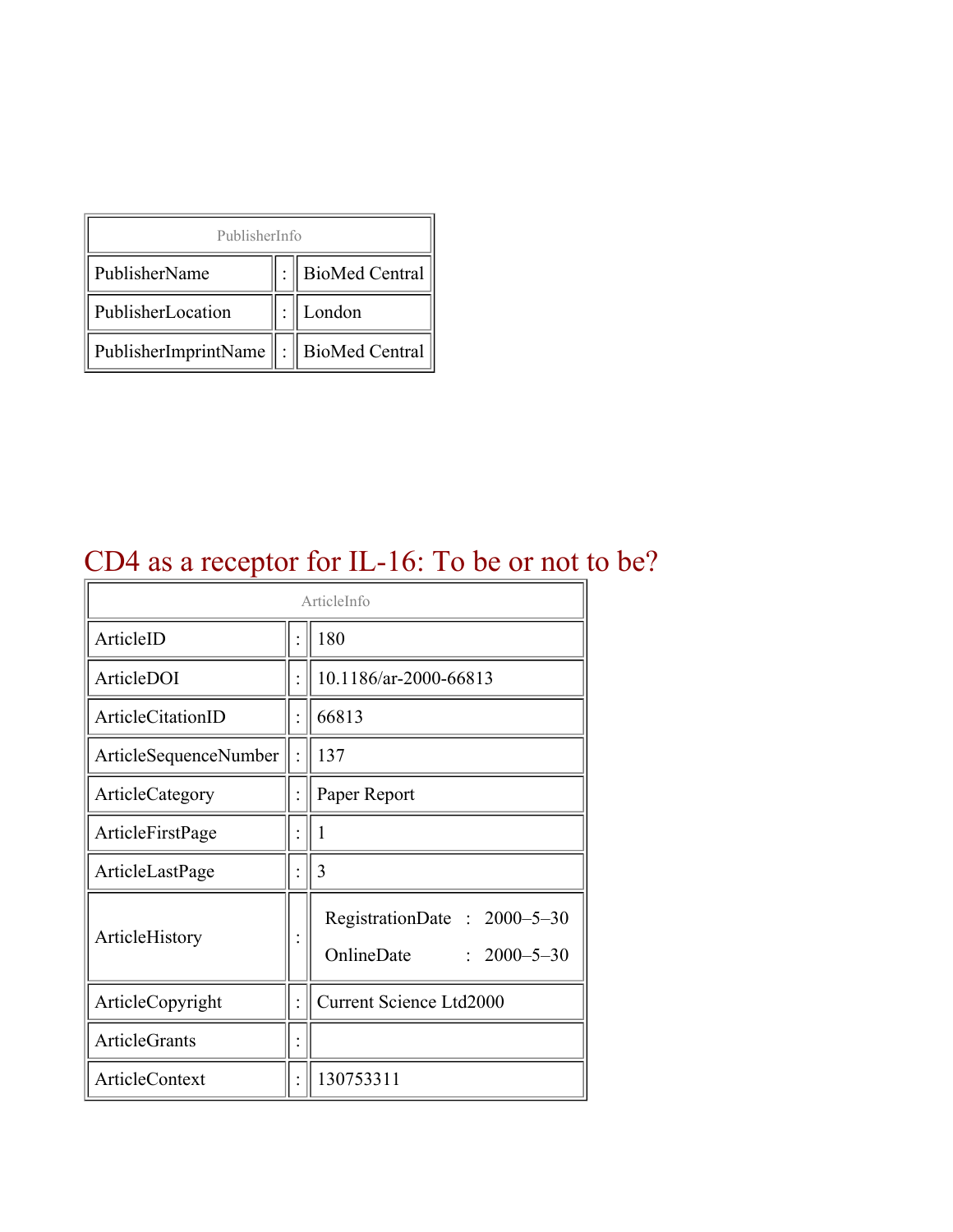Aff1 Center of Experimental Rheumatology, Zurich, Switzerland

#### <span id="page-1-0"></span>Keywords

CD4, CD4 knockout mice, interleukin-16

# Context

IL-16 is a pro-inflammatory cytokine that induces chemoattractant, as well as proliferative, responses in CD4<sup>+</sup> T cells. It has inhibitory effects on the replication of HIV. Since the addition of OKT4 or soluble CD4 inhibits the IL-16 chemotaxis induced by IL-16, it has been suggested that IL-16 uses CD4 as its receptor. To date there is no direct proof of such an interaction between IL-16 and CD4. To investigate whether CD4 is required for the activity of IL-16, using cells derived from CD4 knockout (CD4-/-) mice.

### Significant findings

After incubation with rmIL-16 for 24 h, total PBMC and monocytes from CD4+/+ mice produced increased amounts of TNF-a and IL-6, whereas total PBMCs depleted of monocytes showed no changes. No effect of rmIL-16 was found on the production of IL-1?. Control experiments with anti-IL-16 antibodies as well as soluble CD4 inhibited the IL-16-mediated responses.

Incubation of total PBMC from CD4-/- mice with rmIL-16 resulted in increased production of IL-1?, TNF-a and IL-6. Interestingly, the concentrations of TNF-a and IL-6 were generally higher than those obtained using cells from CD4+/+ mice. The addition of soluble CD4 did not inhibit the production of the three cytokines. Moreover, rmIL-16 induced chemotactic migration of PBMCs isolated from both CD4+/+ and CD4-/- mice, and the use of an anti-IL-16 antibody resulted in a significant decrease in the chemotactic response of PBMCs from both mouse strains.

# Comments